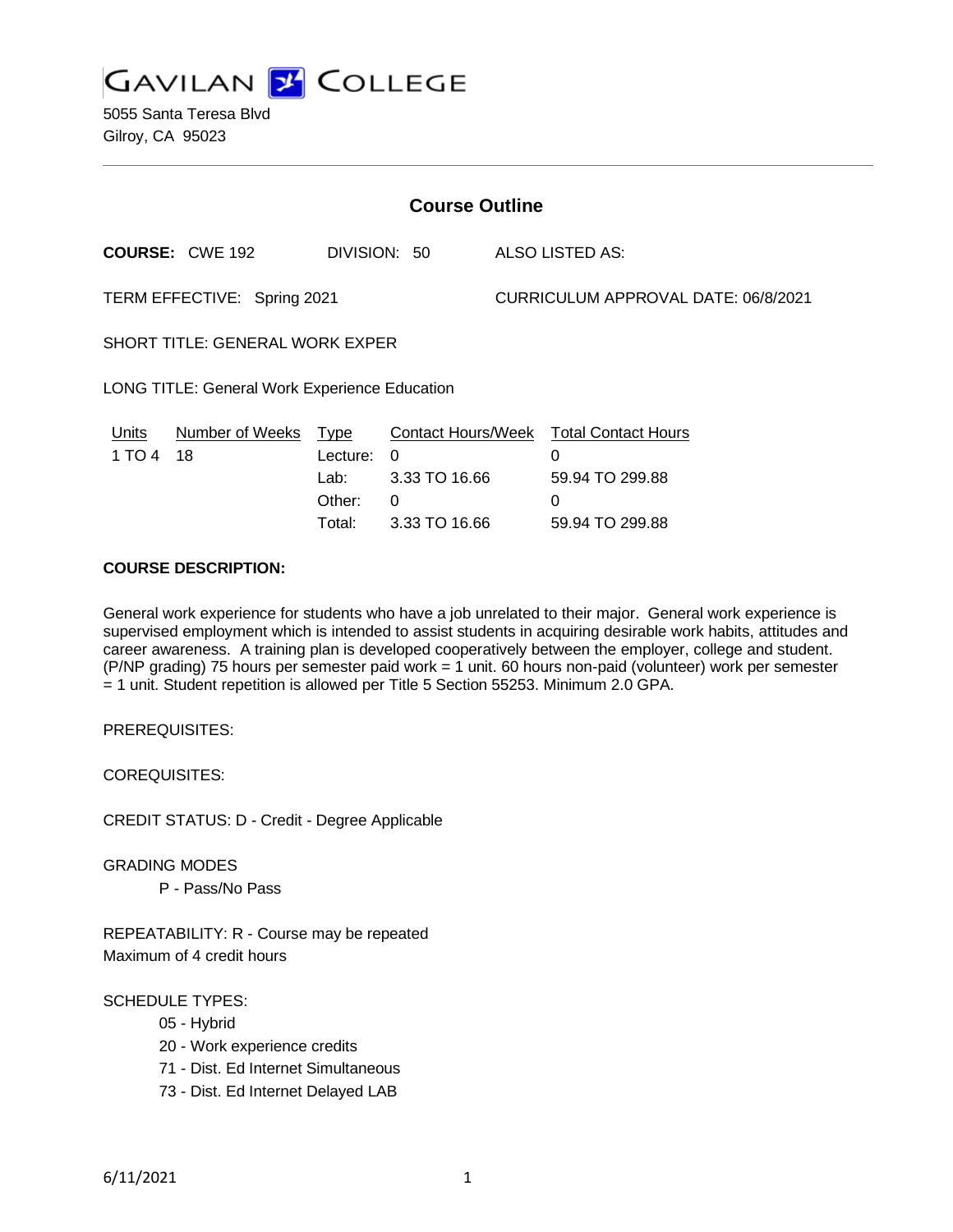# **STUDENT LEARNING OUTCOMES:**

By the end of this course, a student should:

1. Increase job skills in at least one of the following transferable skill sets: Communication, Research and Planning, Human Relations, Organization, Management and Leadership, Work Survival.

### **CONTENT, STUDENT PERFORMANCE OBJECTIVES, OUT-OF-CLASS ASSIGNMENTS**

Curriculum Approval Date: 06/8/2021

For students with a job unrelated to their major Gavilan College's general work experience program offers students the opportunity to earn elective units of credit for work experience. Employed students establish written job related learning objectives with their work supervisors which are submitted to the assigned Cooperative Work Experience Instructor. Students must make measurable progress on each written learning objective during the course of the semester. At the end of the semester the student submits timesheets that reflect the hours worked during the semester. Student and supervisor evaluations of the written learning objectives are completed at the end of the semester. Student's must check iLearn for more information and a complete list of requirements and due dates. Students can earn up to 3 units per semester (maximum 16).

Requirements:

(1) Complete and turn in application form and employer acknowledgement form by the 2nd week of the term.

(2) Complete and turn in Learning Objectives (at least one per unit enrolled) by the 5th week of the term.

(3) Complete an Interview Project - Complete an informational interview with a person employed in your selected field. Summarize your interview in 2 pages and staple it behind the provided interview suggested question sheet.

(4) Visit the Gavilan College Career Center or the Internet. Look up the following information on your present career interests or your major. Attach the information to the provided Career/Job Exploration sheet.

a. Job Availability

- b. Education or training requirements
- c. Colleges or Vocational Programs that offer the degree or training
- d. Identify other related careers that compliment your chosen field
- (5) Turn in signed timesheets by the end of the semester.
- (6) Take home final.

Through this program students may gain realistic work experience that is meaningfully related to their college study program; acquire knowledge, skills, and attitudes essential for successful employment; demonstrate an increase in confidence and positive self-image through a worthwhile on-the job experience; develop a professional network and clarify career goals; and fulfill the ?experience required? stipulation associated with many job openings.

#### **METHODS OF INSTRUCTION:**

seminar discussions, individual conferences, term assignments, lab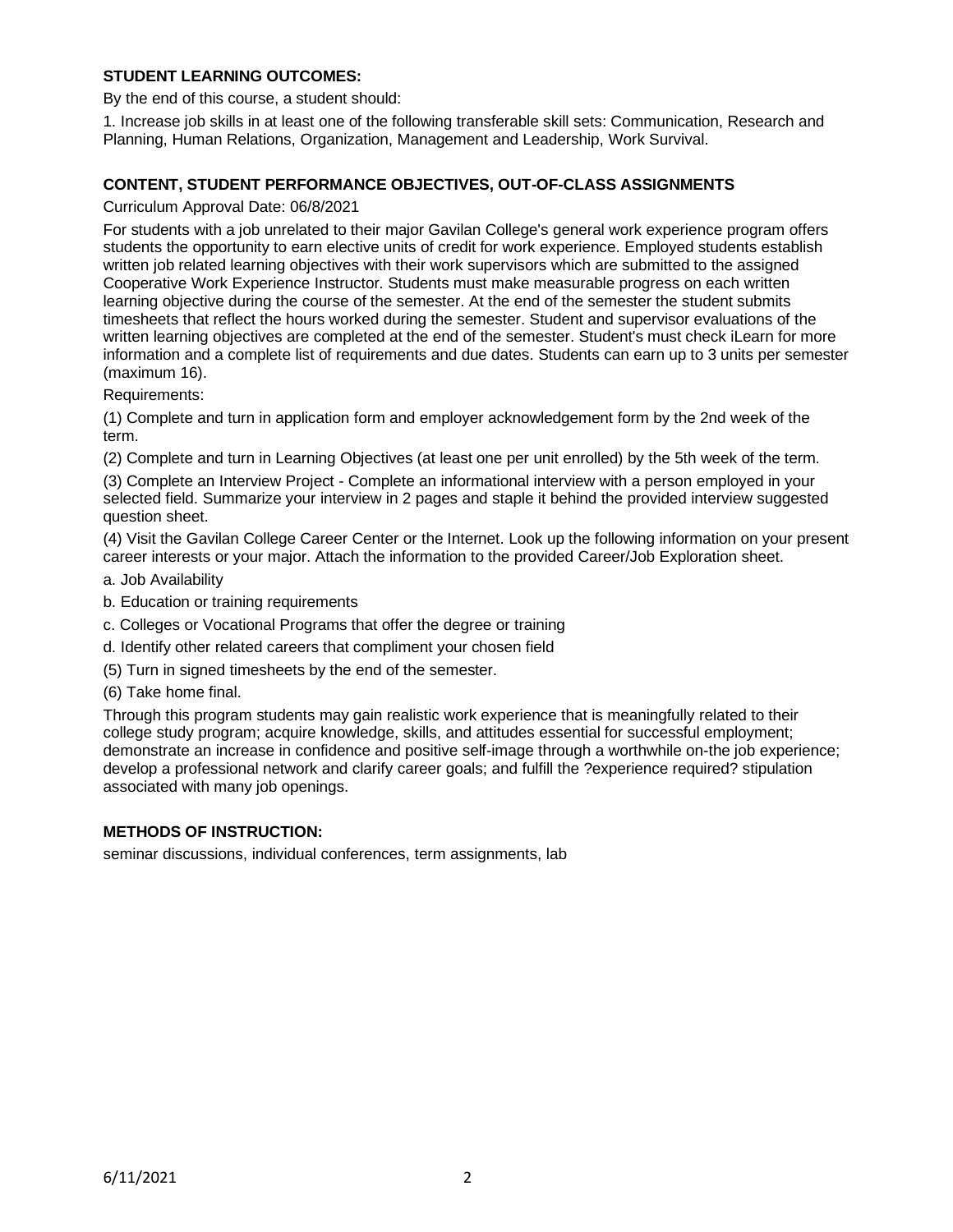# **METHODS OF EVALUATION:**

Writing assignments Percent of total grade: 20.00 % Other: Student Learning Outcomes developed jointly with student, employer and instructor. Percent range of total grade: 10% - 20% Problem-solving assignments Percent of total grade: 10.00 % Written/Oral Report. Percent range of total grade: 10% - 20% Skill demonstrations Percent of total grade: 60.00 % Field Work, Performance Exams. Percent range of total grade: 50% - 70% Other methods of evaluation Percent of total grade: 10.00 % Conferences with Instructor. Percent range of total grade: 10% - 20%

# **REPRESENTATIVE TEXTBOOKS:**

Gavilan College. Cooperative Work Experience Materials. Gavilan College: Gavilan College,2021. Reading Level of Text, Grade: 11th Verified by: MS Word